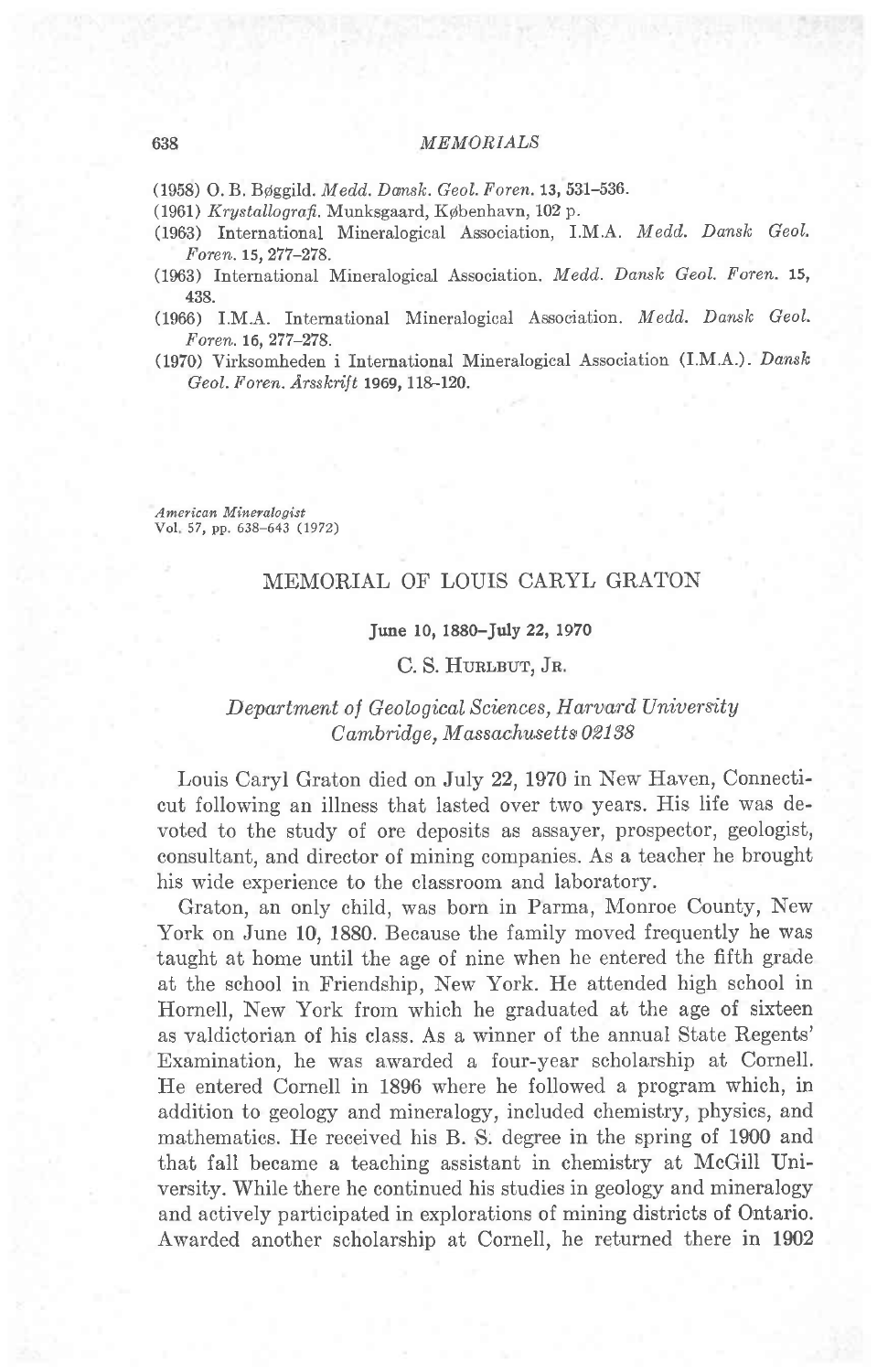where he completed, with the exception of a thesis, all the necessary requirements for the Ph.D.

On leaving Cornell in 1g08, Graton joined the U. S. Geological Survey to assist Waldemar Lindgren in a restudy of Cripple Creek district of colorado. His intimate association with Lindgren had a profound influence on Graton's scientific thought; his last paper, in 1968, was a defense of Lindgren's classification of ore deposits. For six years Graton worked with the Geological Survey, studying ore deposits, first in Cripple Creek, then in the southern Applachians, New Mexico, and California. During this time he wrote the annual reviews of copper for Mineral Resources of the United States. As a result of his articles which, in addition to the usual figures on production and prices, included observations on the geological occurrence of the metal, he was asked to make the first estimate of the copper reserves in the United States.

In 1909, Graton left the Geological Survey to become Director of the newly-formed Copper Producers' Association in New York City. He had scarcely assumed his new duties when he was invited to become instructor in mining geology at Harvard. The offer, which was especially attractive since Lindgren had already joined the faculty at the Massachusetts Institute of Technology, was accepted. However, he continued his work with the Copper Producers' Association on a part time basis and for a while commuted to Cambridge from New York. He was appointed Assistant Professor in 1910 and full Professor in 1912.

Graton's knowledge of and interest in copper deposits brought him in 1913 a new assignment, as Director of the Secondary Enrichment Investigation. In the course of this project, sponsored by the Geophysical Laboratory of the Carnegie Institution and several American copper companies, all the major copper districts of the United States were studied. A large number of eminent scientists took part in the investigation including Augustus Locke, Alan M. Bateman, E. H. Perry, E. T. Allen, and H. E. Merwin. Also a number of Graton's students were involved, among them D. H. Mclaughlin, who later became Graton's associate in mining geology at Harvard.

On entry of the United States into World War f, Graton obtained leave from Harvard and served as Secretary of the Copper Producers' Committee for War service until April 1919. At that time, at the request of the Internal Revenue Service, he'took part in an effort to develop an acceptable method of valuation as a basis for taxing the extractive industries. The concept of depletion allowance resulted and was adopted largely through Graton's influence.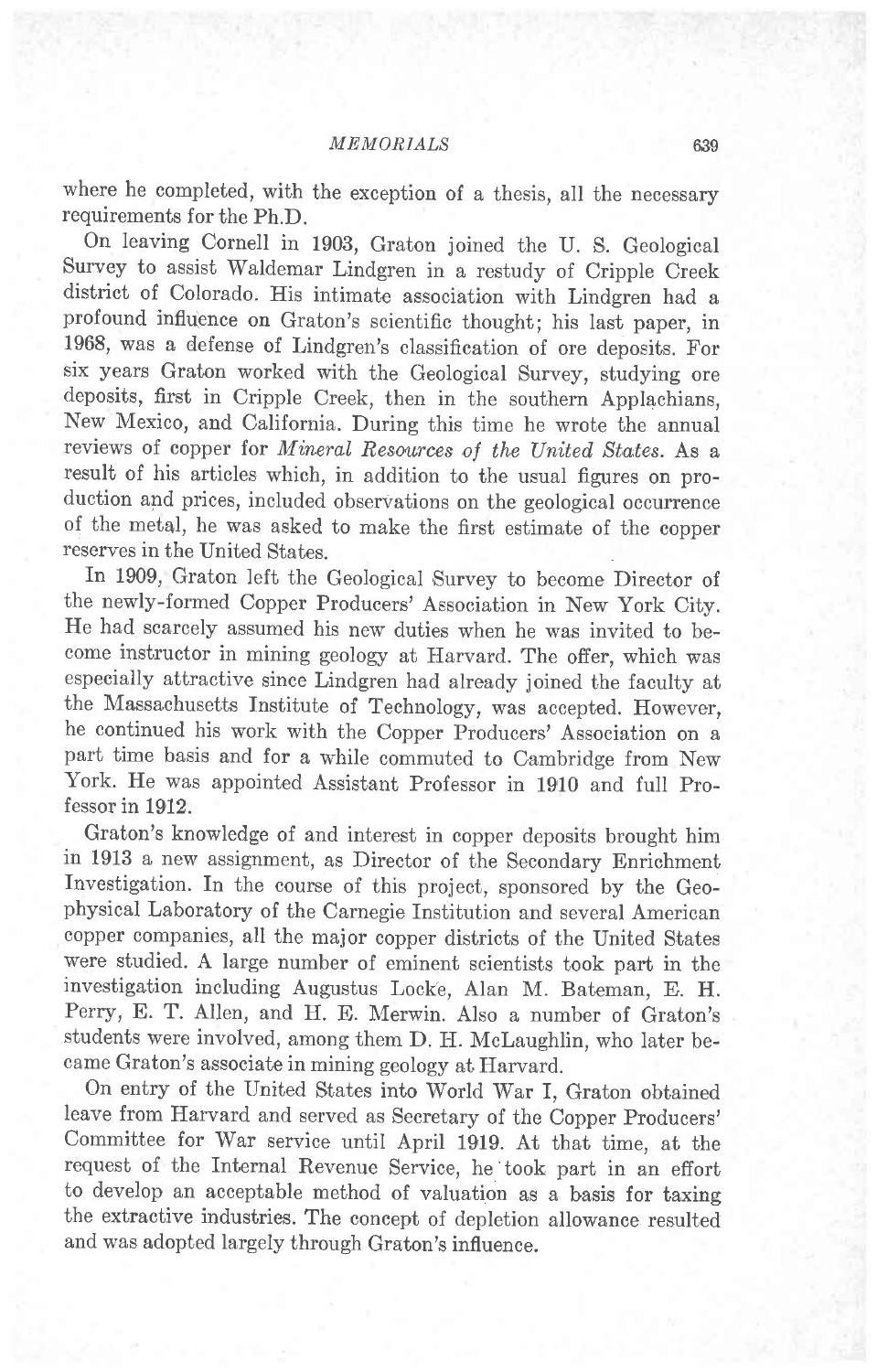

L. C. GRATON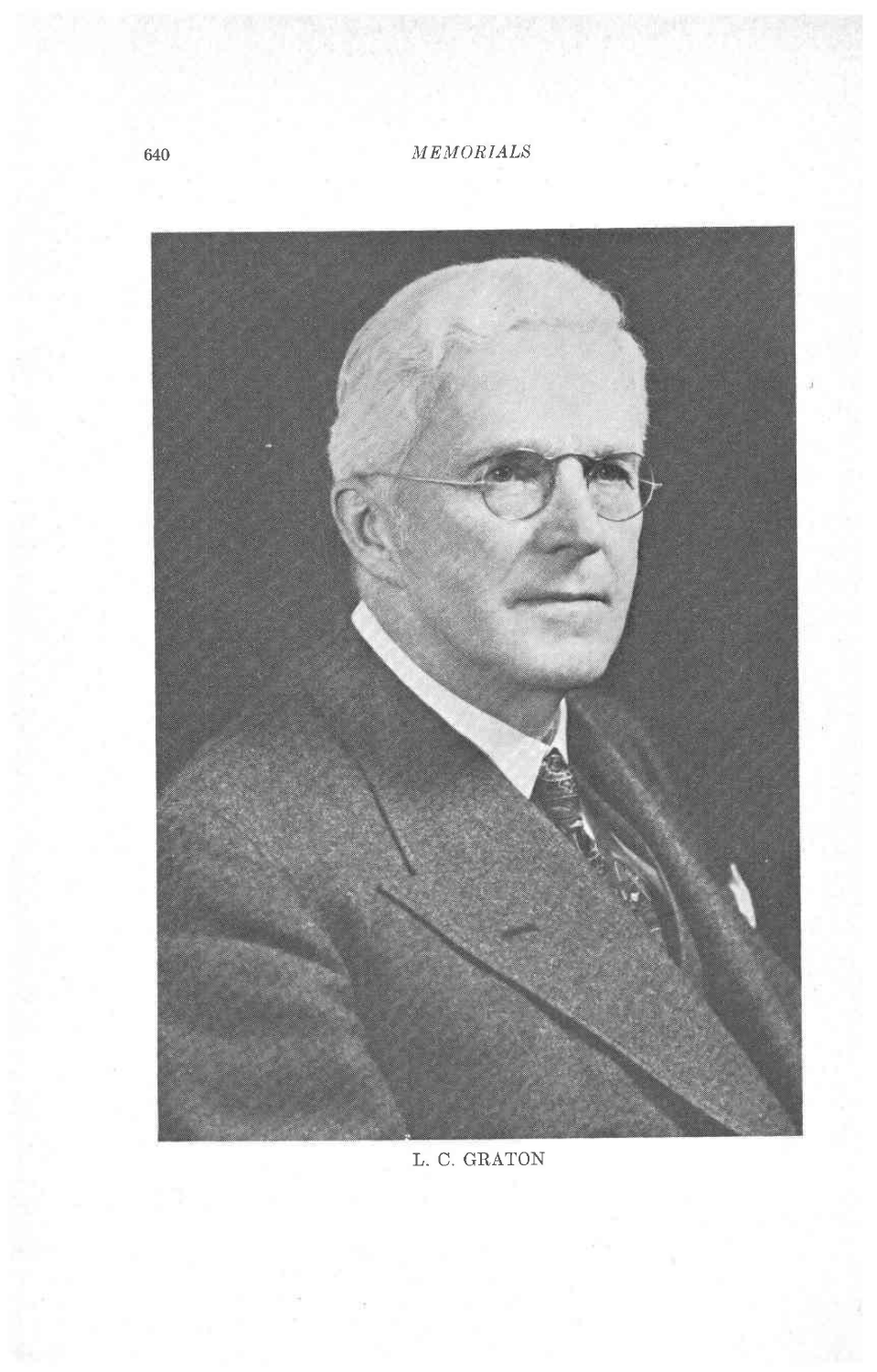The years between 1919 and 1949 were productive for mining geology at Harvard. Two of his former students joined Graton on the staff; Donald H. Mclaughlin in 1925 and Russel Gibson two years later. On the resignation of Mclaughlin in 1941, the vacancy was filled by another former student, Hugh E. McKinstry. This group attracted an extraordinary number of able students, many of whose names will be recognized today as presidents of mining companies, chief geologists, and professors of mining geology.

All Professor Graton's students will remember his course as an exercise in logic. The underlying theme running through his lectures was emphasis on hydrothermal magmatic waters as a source'of ore deposits. One former student recalls, "First he would set up straw men: meteoric waters, vein-dikes, etc. and examine each possibility with care and detail. Finally he brought hydrothermal solutions to front and center stage-and by this time the class was ready to shout, 'What else!'" The composition of these solutions was long one of his chief concerns, a problem on which he expended much time and thought. His ideas on the subject, presented to his students for many years, were summarized in 1940 in his paper, Nature of the oreforming fluid. No student could pass through Graton's course without knowing that he was completely convinced that all chalcocite at Butte, Montana was the product of secondary enrichment. I recall hearing him say more than once "I hope I live long enough and Butte goes deep enough to run out of chalcocite." Not all the students agreed, but with Graton's persuasive arguments and presentation one had to think to disagree.

Graton never temporized, one knew exactly where he stood no matter how controversial the issue or formidable the opposition. This was particularly true of the position he took in his 1930 paper,  $Hy$ drothermal origin of the Rand gold deposits. It is interesting to note that it was this paper which he presented to Cornell University as a thesis, 28 years after completing the other requirements for the Ph.D.

From the beginning of his professional career as a field geologist Graton was convinced that the answers to ore genesis were to be found largely in field relations. In his search for them he traveled widely visiting, he believed, every major mining district in the world and every mine 5,000 feet deep or deeper. He also visited all the major therrnal areas of the world in the hope that in hot springs, geysers, and fumaroles lay some of the clues to the nature of oreforming solutions.

Without minimizing field aspects of mining geology, Graton recog-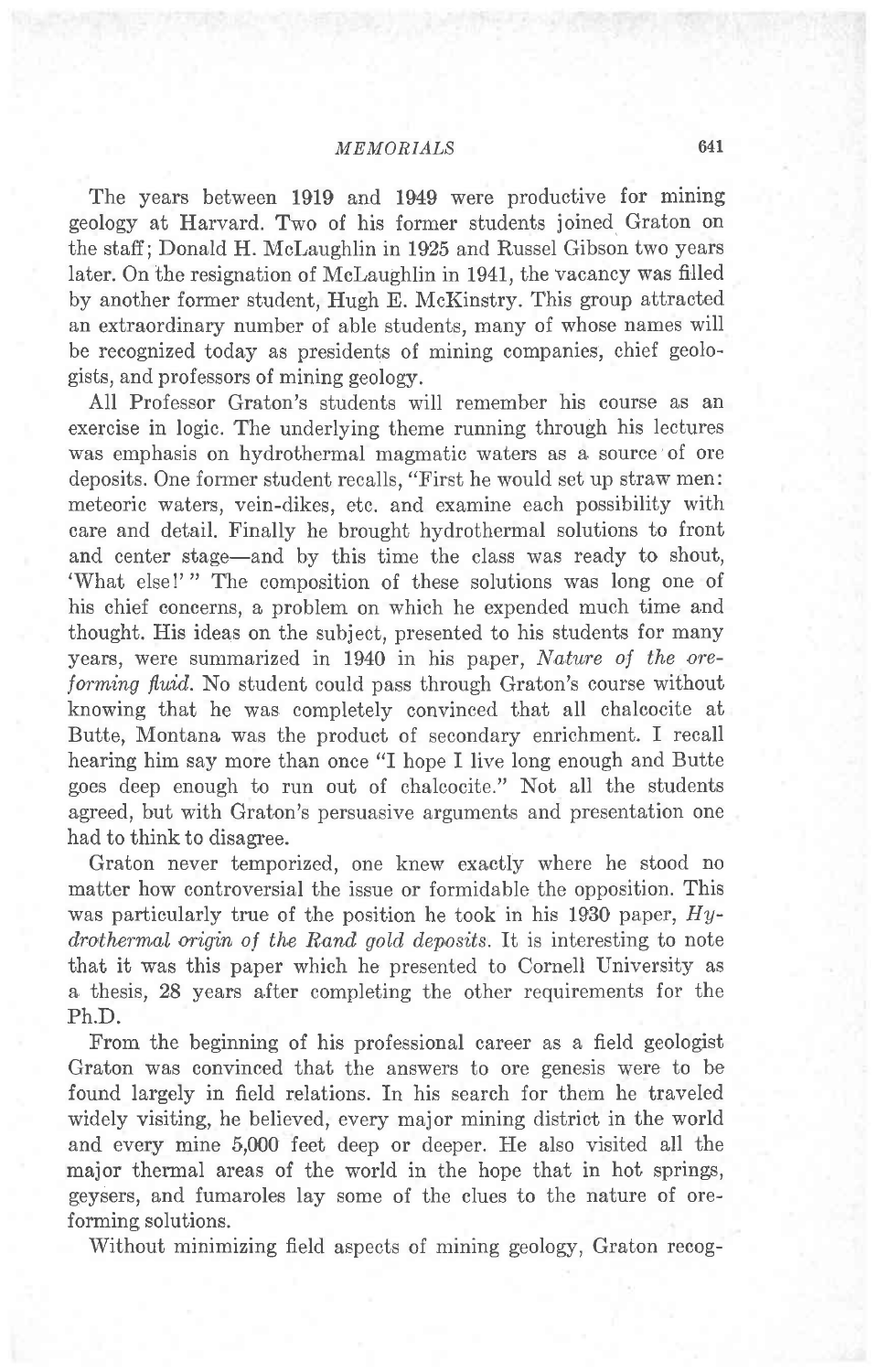nized the importance of laboratory studies in the understanding of an ore deposit. Mineralogy has profited by his interests, for in collaboration with students he developed equipment and techniques for the microscopic study of polished sections. With J. W. Vanderwilt the Graton-Vanderwilt polishing machine was perfected. In contrast to earlier equipment which produced a high relief on the polished surface, from this machine came polished surfaces of no relief, even between minerals with such contrasting hardness as quartz and gold. Under Graton's guidance, G. A. Harcourt so improved the Haycock microdrill that a grain as little as 20 microns in diameter could be removed from a polished section for X-ray or spectrographic analysis. With S. B. Talmage and E. B. Dane, Graton developed a precision method for quantitatively determining the hardness of minerals in polished sections. Also with the collaboration of E. B. Dane the instrument known at Harvard as the "Graton camera" was developed. Of massive construction and precision design, the instrument was used to obtain photographs in either transmitted or reflected light with enlargements up to 4-600O diameters.

At Graton's suggestion, one of his students, Joseph Murdoch, undertook in 1911 a systematic study of the opaque minerals, which resulted in the publication in 1916 of the book, Microscopical Investigation of the Opaque' Minerals. Murdoch's book was the first comprehensive work on opaque mineral identification. Later two other Graton students, C. M. Farnham and M. N. Short, improved and elaborated on Murdoch's work in the book, Microscopic Examination of the Ore M'inerals, by W.M. Davy and C. M. Farnham; and in U.S.G.S. Bull. 825, Microscopic Determination of the Ore Minerals, by M. N. Short.

Graton was a consultant for many mining companies, including Calumet and Helca, Noranda Copper, International Nickel, Hercules Mining, Hollinger Consolidated Gold Mines, and New Jersey Zinc, as well as the U. S. Bureau of Mines. However, it is the Cerro de Pasco Corporation with which he had the longest and perhaps the closest ties. Constulting with them began in 1920 and continued until 1950, and he served on their Board of Directors from 1945 to 1967. Many of his students received their practical training in Cerro's mines in Peru and not a small number of these he saw rise to high positions in the company, including that of President.

During his many visits to Cerro's mining properties in Peru, Graton became convinced of the practicality of driving a tunnel over seven miles long to intersect the ore veins of the Casapalca mine more than 1000 feet below the existing mine workings. The tunnel would serve a triple purpose: removal of hot waters, ventilation of the mines, and